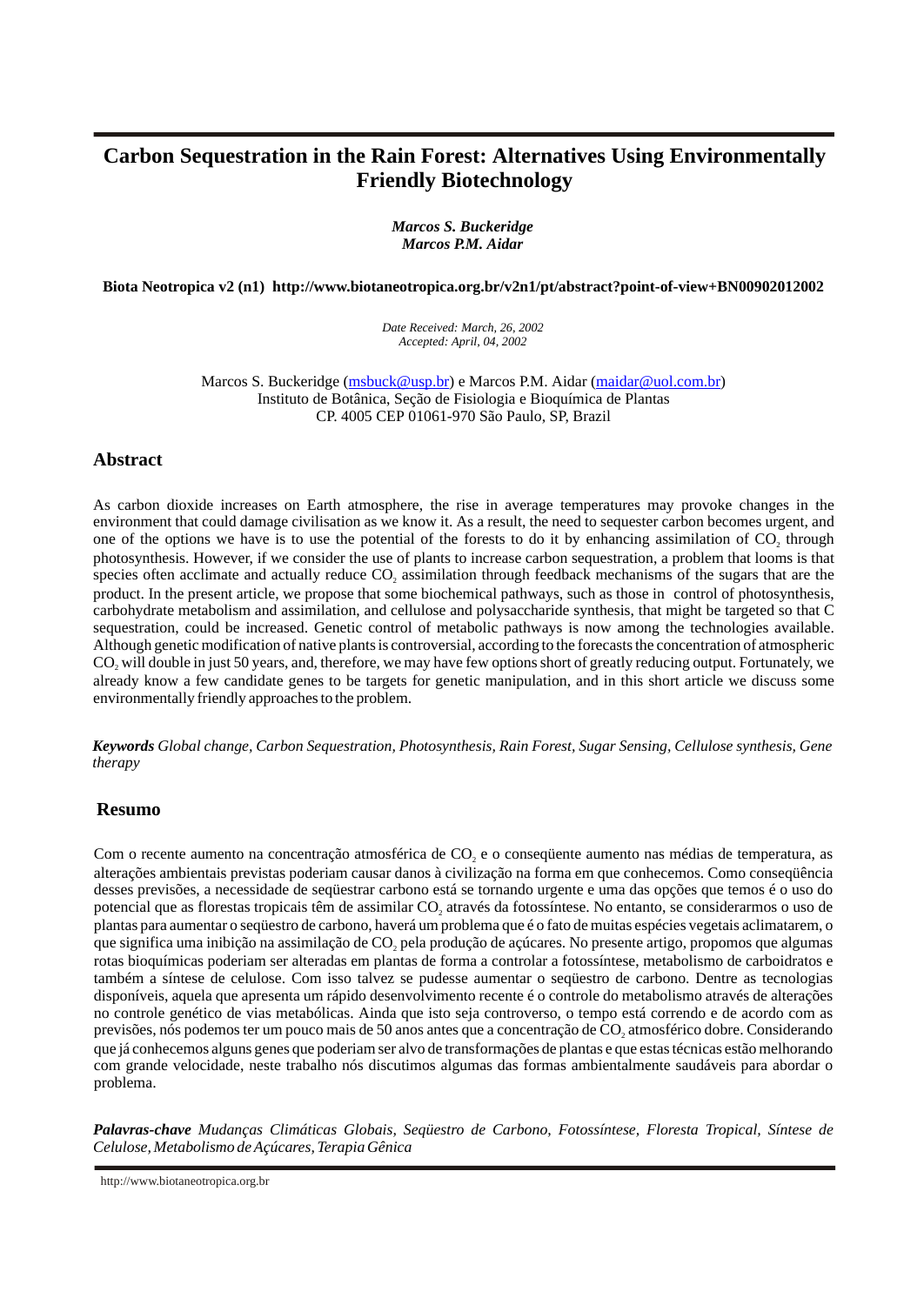During the last years, the issue of the rise in atmospheric CO<sub>2</sub> concentration due to fuel burning and its deleterious effects on Earth's life became a fact and, as a consequence, a new science named Global Change Biology has emerged. An even bigger problem for humans may be that the consequences of the  $CO<sub>2</sub>$  increase might be such that many people are starting to accept that this situation may seriously threaten the existence of civilisation as we know.

There has been controversy among scientists, some reanalysing data available and concluding that human activities are responsible for atmospheric changes since industrial revolution and others use the same set of data to propose that Earth has gone through this situation several times already and this change in CO<sub>2</sub> concentration is natural.

An immediate "solution" to the problem, in case we admit that the first hypothesis is likely to be correct, would be to search for sources of energy that do not emit or emit less CO<sub>2</sub>. However, this is not as trivial as it seems. Our entire economic system is based on technologies that use oil and although our technology develops quite quickly, any change in the course of the system can not be abrupt. The system is analogous to an enormous transatlantic cruise ship: changing direction too quickly may not sink it, but will certainly break many things inside it and also hurt a lot of people. We then came to a situation where a group of Nations is pleading for collective actions that would decrease CO<sub>2</sub> emission even if the cost is to decrease economic activity for a while. But this strategy was not accepted by the United States, which is the biggest economy and therefore the most important country regarding CO<sub>2</sub> emission.

As a result of this situation, the emissions have decreased and probably will not fall for a certain time in the future. In fact, if it just continues with the same pace now in course, the concentration of CO<sub>2</sub> will rise to approximately 720 ppm by 2050, which is double that we have today.

This poses what is probably one the most phenomenal problems of our time. We were placed in a very sophisticated spaceship, but don't know how many of the controls work. Even worse, the handbook is incomplete so that we have still to discover how many parts of the ship work!

Lets look at the problem from another perspective now. If the problem is the rise in the concentration of the principal greenhouse gas that contain carbon  $(CO<sub>2</sub>)$ , our goal has to be to find ways to sequestrate it with higher efficiency. In order to find such a mechanism, we have to understand what laws govern carbon cycle on Earth so that we would find out what buttons to press in order to increase sequestration or keep carbon arrested for a longer time.

Here, plant life on the planet becomes an issue of great importance. The reason for all that importance is that plants are simply the most efficient and the most widespread CO<sub>2</sub> sequestration living mechanism available in our planet. They do that by a complex mechanism in which the photosynthetic system is coupled with

biosynthesis of cellulose. The complete mechanism can be divided into three parts: 1) carbon dioxide absorption; 2) synthesis of simple sugars (such as glucose) and 3) synthesis of cellulose, which is the most abundant, widespread and compact carbon compound in Nature. This division gives at least three points that can be explored for control points.

The three integrated mechanisms are represented in Figure 1. It can be clearly seen in these diagrams that the carbon assimilated by plant leaves may be respired or accumulated as cellulose (Figure 1A). The direct result of the work of these integrated mechanisms is plant growth, which ultimately determine the patterns of development of entire forests.

Currently, carbon dioxide assimilation is by far the most studied aspect regarding the response of plants to the global changes in atmospheric  $CO<sub>2</sub>$ . Several experiments have been and are being now performed to evaluate the response of plant species to elevated CO<sub>2</sub> concentrations. This is because such differences in response are likely to affect the composition of naturally regenerating biomes.

Some patterns of response are starting to emerge from the results produced. It has been forecasted, for example, that under certain circumstances, C4 plants would lose advantages over C3 photosynthetic systems acquired during millions of years of evolution. One of the main advantages of C4 plants over C3 is that the former are more efficient in using  $CO$ , and water. This is certainly an advantage in regions of the planet where temperature is high and water availability is low, such as the edges of deserts. As a consequence of an increase in  $CO<sub>2</sub>$ concentration, such advantages may be lost in several places on Earth and this may, so to speak, revert the course of evolution by changing competition patterns between C4 and C3 plants, because the C3 plants will become more efficient at using  $CO$ , and water. Although this aspect of  $C_3$ versus C4 plants highlights important ecological aspects of the effect of the rise in  $CO$ , concentration on biodiversity, it is of relatively minor importance for the issue of carbon sequestration. This because the potential of C sequestration is much higher in the forests, where the amount of biomass is comparatively much higher.

Furthermore, C3 plants make up more than 95% of all plants and some work has also been performed regarding CO<sub>2</sub> assimilation by photosynthesis. One interesting analysis has been performed by Kerstiens (2001). He used recent literature data on responses to high  $CO<sub>2</sub>$  by several temperate species and found that the shadetolerant ones respond with a bigger increase in biomass in relation to shade-intolerant species. Our results seem to corroborate Kerstians hypothesis. We found that leaves of growing seedlings of *Hymenaea courbaril* (jatobá), a shade tolerant climax tropical tree from the rain forest, respond to high  $CO<sub>2</sub>$  (720ppm) by doubling  $CO<sub>2</sub>$  assimilation, with higher leaf area and dry mass. The explanation for this behaviour is that their leaves present saturation of assimilation rate only to  $CO<sub>2</sub>$  at concentrations as high as

<http://www.biotaneotropica.org.br>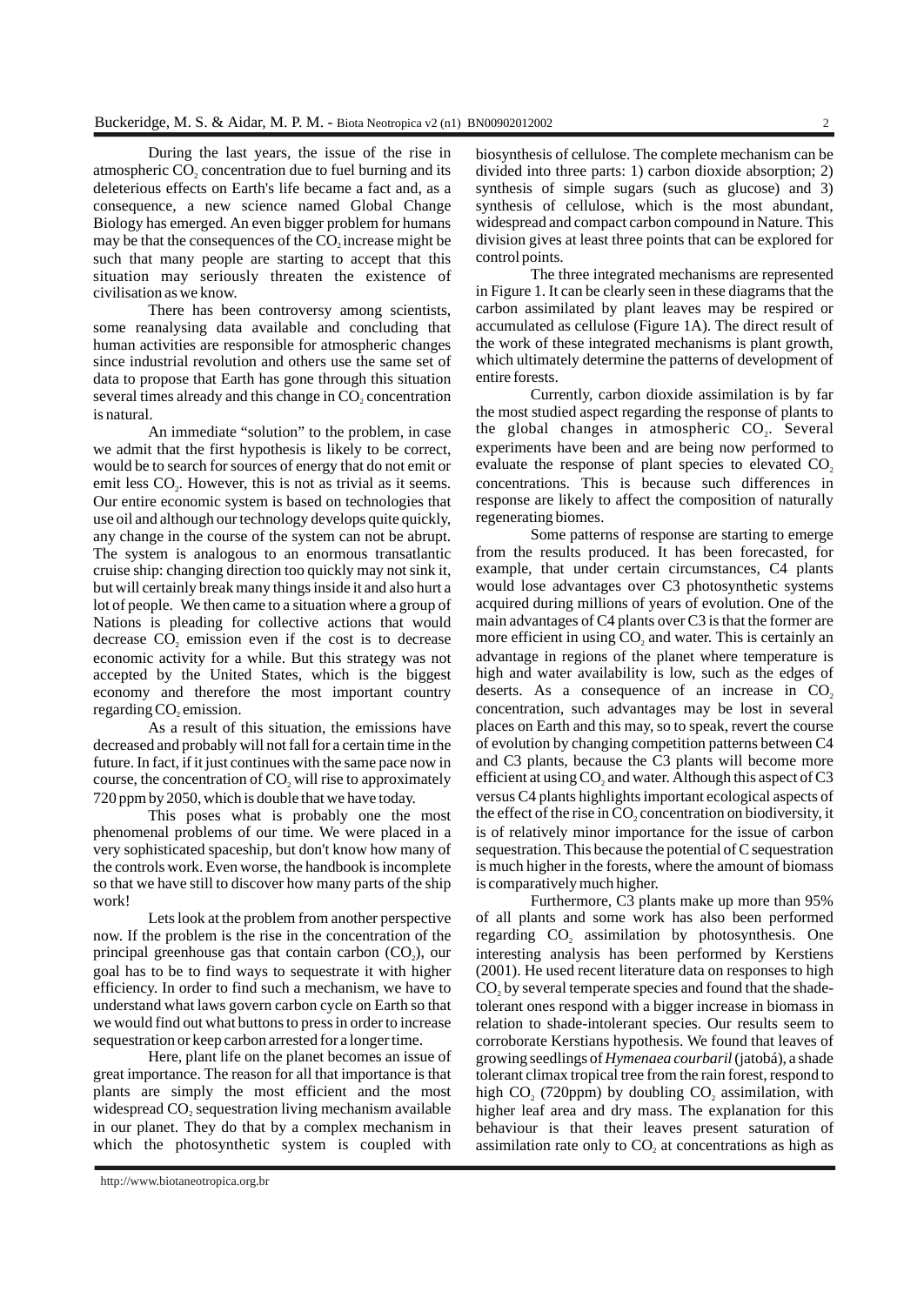#### 1000ppm.

Although results like these are likely to help understanding how different species will respond to the expected  $CO<sub>2</sub>$  rise in atmospheric concentration, they do not explain why species respond in one way or the other. This is of great value if one needs to known how to control assimilation. One step in this direction was given by Prof Carlos Labate, at ESALQ-USP (Department of Genetics). He managed to transfer one of the genes of the system of light absorption (Light Harvesting Complex II or LHC II) of pea leaves to tobacco and as a result, he obtained transgenic plants that increased mass accumulation in ca. 30%. Labate appears to have found one of the buttons that might be pressed in case we need efficient, fast and renewable increase in carbon sequestration. He is now trying the same strategy with *Eucalyptus* to check whether it could be done with tree species. It has to be highlighted that in this case, a transformation technique of a nuclear gene was performed. Alternatively, there would be some advantage from the environmental point of view when chloroplasts are genetically engineered because usually the paternal plastids are disintegrated during ovule fecundation, lowering the potential environmental danger of these plants to near zero (Daniell et al 2002).

Supposing that we have to use this type of biotechnology to increase C sequestration, we still would not be dealing with the great potential that we really have, i.e. the forests. In the tropical forests, plant biodiversity is very high and we do not know yet whether photosynthetic and carbohydrate metabolism systems are as diverse as the species that hold them. However, we can certainly estimate that these systems are pretty conserved in most C3 plants.

This brings us to another issue that could present some further control buttons: *photosynthesis acclimation through carbohydrate metabolism*.

It is becoming clear that most plants are capable of sensing their internal carbohydrates (sucrose) concentration and also its direction of flow, so that photosynthesis itself might be adjusted to "avoid" excess of CO, assimilation (Figure 1C). As a result, a decrease in CO, assimilation can be observed after a longer period in high CO<sub>2</sub> concentration. This issue has been referred to as "sugar sensing mechanism" (Smeekens, 2000) and a few genes that encode for key enzymes in the process may be considered candidates as control buttons (e.g. RUBISCO, hexokinase and sucrose synthase). Controlling sugar sensing could probably switch off acclimation (in cases where it occurs) and allow the flow of sugars to the synthesis of cellulose and non cellulosic polysaccharides (Figure 1D).

Yet a third "metabolic region" where we could find buttons to press is the pathway to cellulose synthesis. We know that the precursors come from sucrose, via UDPglucose and this part of the pathway is under the control of the "sugar sensing mechanisms". However, it is also important to be able to control synthesis at the membrane level. The fact that the synthases related to cellulose are buried into membranes (plasma or Golgi membranes) has been the major constraint for the advancement of this field. This is simply because the techniques developed for protein purification during the last century could hardly be applied to membrane proteins.

In 1996, Pear *et al.* (1996) found that a cotton gene appeared to encode the cellulose synthase catalytic subunit (*CesA*). After random sequencing of a cotton cDNA library at the beginning of secondary wall synthesis, two *CesA* genes were isolated. The deduced amino acid sequence of these genes were found to share regions of similarity with the bacterial CesA proteins that had previously been characterised. By usage of conserved domains that appear to be present in most plants, we now know that *CesA* is a large gene family (Carpita and Vergara, 1998) and some members might be future targets to increase C sequestration in plants. Our research group found many members of the *CesA* family in sugar-cane (SUCEST-FAPESP; Lima et al. 2001) and some are good candidates to study the effects on C sequestration in the near future, by studying the responses to high CO<sub>2</sub> of transgenic plants produced either by overexpression or suppression of specific *CesA* genes.

Using or not biotechnological techniques of the genomic era to cope with the issue of C sequestration will depend on many aspects. Among them, we could mention the fact that we do not know what are the environmental effects of using genetically modified plants. Even worse, according to the forecasts, we shall probably have no time to test them anyway. There are also ethical problems involved and most people would not accept the usage of molecular techniques for political or religious reasons.

We can now restate the problem of global change, C sequestration, forests and the genomic biotechnology in the following way.

We have approximately 50 years to find a way to improve carbon sequestration in plants using whatever technology is available, because if the forecasts are fulfilled, civilisation as we know may not remain organised. We have developed techniques of genetic transformation of plants and we know a little about which metabolic pathways to change. However, even if we start a program of plant transformation now in order to produce high carbon assimilation by genetically modified organisms (GMOs), there will not be enough time for these forest trees to develop in only 50 years. This would raise questions such as: where to grow these GMOs? What are the future ecological consequences of the existence of GMO forests?

Supposing that we will really need molecular techniques to solve the C sequestration problem, we would have to find a way to do it, so that we could minimise future problems. This strategy would include the use of techniques that could be applied to existing forest species and the transformations would have to have minimal ecological impact in the future.

Although such a solution seem to be unreachable or a theme of a science fiction book, some authors are already proposing the use of Plant Gene Therapy (PGT)

<http://www.biotaneotropica.org.br>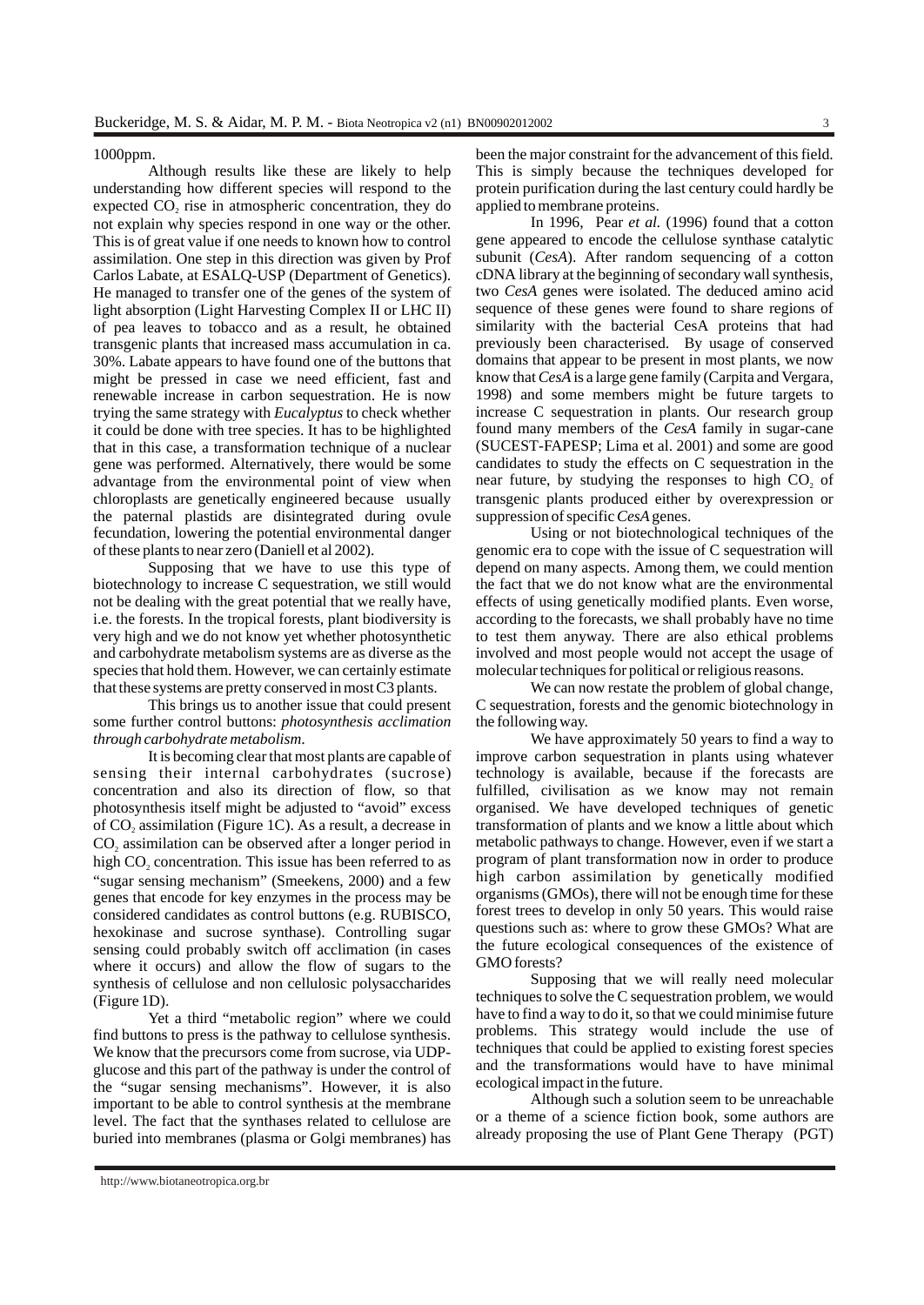for improvement of crops. PGT consists of using chimaeric RNA/DNA oligonucleotide-directed gene targeting. These molecules have been shown to direct site-specific base changes in plant cells, without introducing foreign DNA into the genome (May and Kmiec, 2001). Some advantages of PGT techniques are that 1) plants obtained in this way can not be considered as GMOs, since there is no insertion of a foreign gene and 2) the progeny from modified plants by this technique have been shown to inherit gene conversions in a Mendelian fashion. One disadvantage regarding C sequestration in the forest is that with this technique, it is not yet possible to perform genetic changes in adult plants. However, this may become feasible in the near future, since some authors are already finding evidence for the existence of an RNA based signalling network that potentiates the control of gene expression at the whole-plant level (Lucas et al. 2001).

The decision to use or not such techniques may become less a matter of willing and more of a necessity in the near future. Although it may be premature and dangerous, we have to be ready to use the best of our technology in case this turns to be our last option. If our patient is really ill, nearly terminal: shall we use gene therapy to save it?

## **Acknowledgements**

The authors thank the colleagues Marilia Gaspar, Marco Tiné and Miguel Minhoto for the critical reading of this article and also Nick Carpita and Carlos Labate for the useful discussions about the basic ideas involved in the argument.

### **References**

- CARPITA, N.C. and Vergara, C.E. 1998. A recipe for cellulose. Science 279: 672673.
- DANIELL, H,. Khan, M.S. and Allison, L. (2002) Milestones in chloroplast genetic engineering: an environmentally friendly era in biotechnology, Trends in Plant Science 7: 84-91.
- KERSTIENS, G. (2001) Meta-analysis of the interaction between shad-tolerance, light environment and growth response of woody species to elevated CO<sub>2</sub>. Acta Oecologica 22: 61-69.
- LIMA, D.U., Santos, H.P., Tiné, M.A., Molle, F.D. & Buckeridge, M.S. (2001) Patterns of expression of cell wall related genes in sugar cane. Genetics and Molecular Biology (in press)
- LUCAS, W.J. Yoo, B.C., Kragler F. (2001) RNA as a longdistance information macromolecule in plants. Nat. Rev. Mol. Cell. Biol. 2: 849-857
- MAY, G.D. and Kmiec, E.B. (2000) Plant gene therapy: crop varietal improvement through the use of CHIMAERIC RNA/DNA oligonucleotide-directed gene targeting. AgBiothechNet 2: ABN053
- PEAR, J.R., Kawagoe, Y., Schreckengost, W.E., Delmer, D.P. and Stalker, D.M. (1996) Higher plants contain homologs of the bacterial *cel*A genes encoding the catalytic subunit of cellulose synthase. Proc. Natl. Acad. Sci. USA 93: 1263712642.
- SMEEKENS, S. 2000. Sugar-induced signal transduction in plants. Annu. Rev. Plant Phys. Plant Mol. Biol. 51:49-81.

Títle: Carbon Sequestration in the Rain Forest: Alternatives Using Environmentally Friendly Biotechnology

Authors: Marcos S. Buckeridge e Marcos P.M. Aidar

Biota Neotropica, Volume 2, número 1, 2002 [http://www.biotaneotropica.org.br/v2n1/pt/abstract?point](http://www.biotaneotropica.org.br/v2n1/pt/abstract?point-of-view+BN00902012002) -of-view+BN00902012002

Date Received: March, 26, 2002 Accepted: April, 04, 2002

ISSN 1676-0611

<http://www.biotaneotropica.org.br>